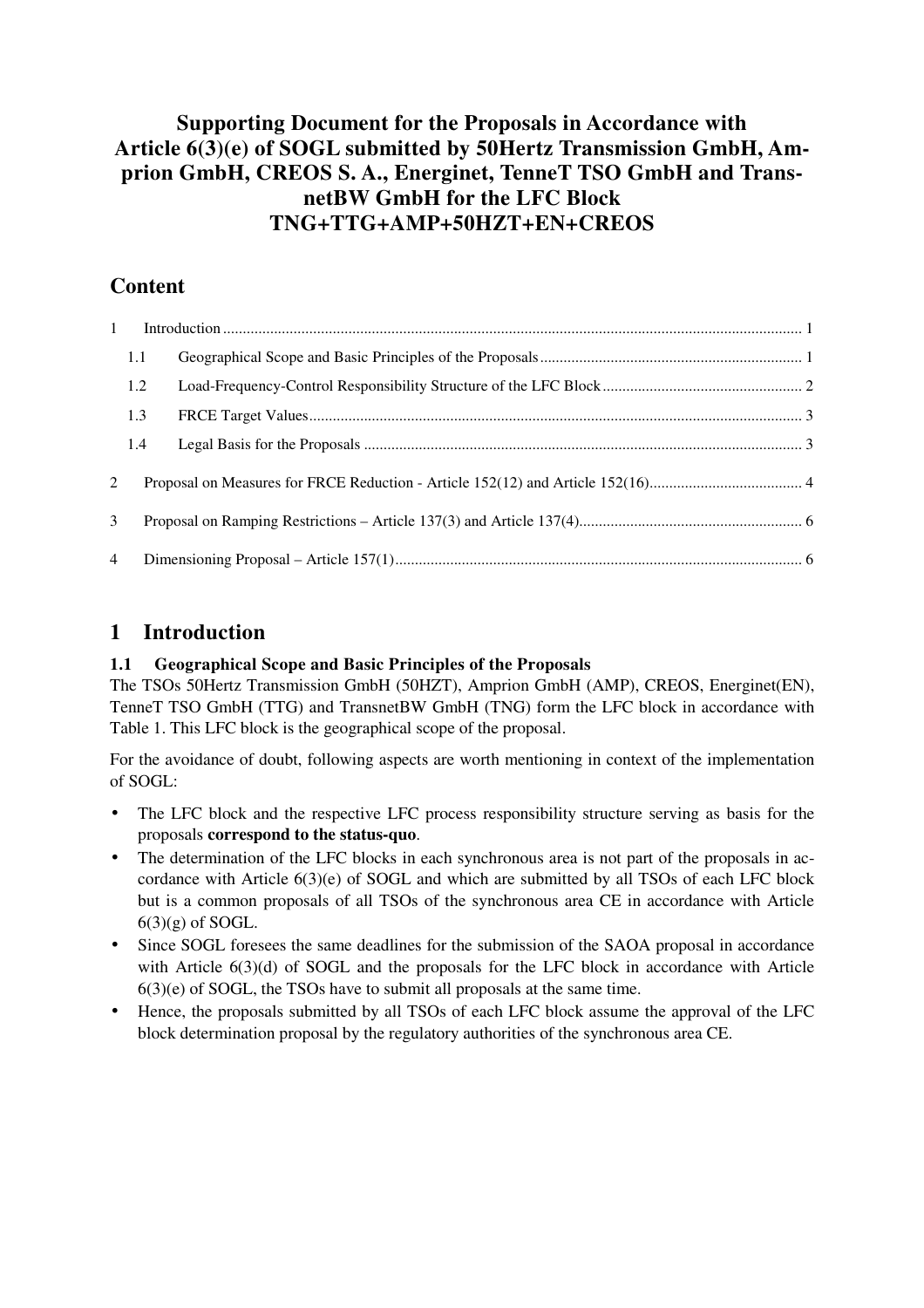| Country                  | (full<br><b>TSO</b><br>company<br>name) | TSO (short<br>name)         | <b>Monitoring</b><br>Area | <b>LFC AREA</b>  | <b>LFC Block</b>           |
|--------------------------|-----------------------------------------|-----------------------------|---------------------------|------------------|----------------------------|
| Germany                  | <b>TransnetBW</b><br>GmbH               | <b>TransnetBW</b>           | <b>TNG</b>                | <b>TNG</b>       | TNG+TTG+AMP+50HZT+EN+CREOS |
|                          | TenneT TSO<br>GmbH                      | <b>TenneT</b><br><b>GER</b> | <b>TTG</b>                | TTG+EN           | TNG+TTG+AMP+50HZT+EN+CREOS |
|                          | Amprion<br>GmbH                         | Amprion                     | AMP                       | <b>AMP+CREOS</b> | TNG+TTG+AMP+50HZT+EN+CREOS |
|                          | 50Hertz<br>Transmission<br>GmbH         | 50Hertz                     | 50HZT                     | 50HZT            | TNG+TTG+AMP+50HZT+EN+CREOS |
| <b>Denmark</b><br>(West) | Energinet                               | Energinet                   | EN                        | TTG+EN           | TNG+TTG+AMP+50HZT+EN+CREOS |
| Luxembourg               | <b>CREOS</b>                            | <b>CREOS</b>                | <b>CREOS</b>              | <b>AMP+CREOS</b> | TNG+TTG+AMP+50HZT+EN+CREOS |

Table 1: Responsibility structure in the LFC block TNG+TTG+AMP+50HZT+EN+CREOS

### **1.2 Load-Frequency-Control Responsibility Structure of the LFC Block**

This section describes the load-frequency-control process responsibility structure of the LFC block in order to contribute to the understanding of proposals.

The LFC block consists of four LFC areas. Two of the LFC areas are operated by two TSOs. At the same time, there are differences in the operation of these LFC areas which have an impact on the proposal.

In the LFC area AMP+CREOS, there is only one frequency restoration process (FRP) for this LFC area. Consequently, in the LFC area there is

- one frequency restoration control error (FRCE) for the LFC area which includes the imbalances of CREOS and AMP;
- one controller for the activation of automatic frequency restoration reserves (aFRR); and
- a common process to determine the necessary amount of manual frequency restoration reserves activation.

The operation of the FRP in the LFC area TTG+EN is organized in a different way due to two operational conditions:

- There is a bidding zone border between TTG and EN and the flows on this border must be controlled so that the operational security is maintained.
- The load and generation, number of interconnections, wind infeed of the EN area is significantly bigger than CREOS.

This difference is reflected by the following operational arrangements;

- EN uses an own FRP in order to regulate their local FRCE to zero, to fulfill the FRCE quality targets and to control the flow on the bidding zone border to TTG.
- The remaining FRCE is part of the FRCE of the LFC area TTG+EN, for which TTG is responsible. I.e. the remaining FRCE in the EN area is covered by aFRR and mFRR activation by TTG and subsequently in the whole LFC block.

The responsibilities in the LFC block regarding the fulfillment of the obligations regarding the loadfrequency-control processes are organized in the following way:

• All TSOs are responsible to fulfill the requirements and obligations for the common LFC-block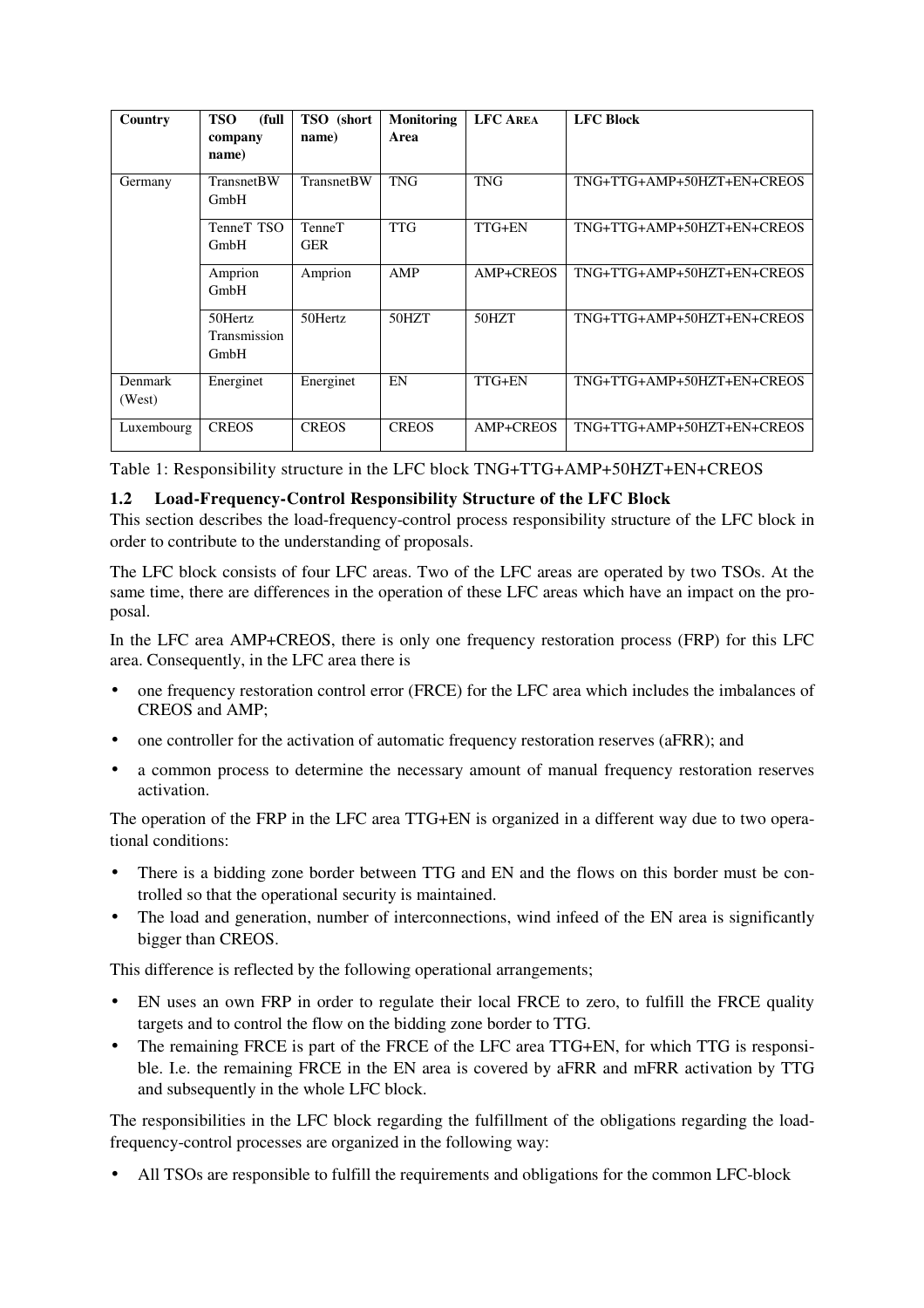- The TSOs 50HZT, AMP, TNG and TTG are responsible for the fulfillment of the respective obligations for the geographical area comprising the LFC areas AMP+CREOS, 50HZT, TNG and the monitoring area TTG. This area is called "DE area" in the proposals.
- EN is responsible for the fulfilment of the obligations in the monitoring area EN, i.e. the part of Denmark which is synchronously interconnected with CE. This area is called "DKW area" in the poposals.

### **1.3 FRCE Target Values**

One of the obligations of the TSOs of an LFC block is to endeavour to fulfil the FRCE target values. In accordance with Article 118(1)(d) of SOGL, the FRCE target values for each LFC block are part of the synchronous area operational agreement and do not require regulatory approval. Nonetheless, since FRCE target values are referred to in the proposals, the concept is briefly explained in this section.

The frequency quality target parameter for the synchronous area CE is defined as maximum time outside of the standard frequency range 49.95 Hz-50.05 Hz. This maximum time is equal to 15,000 minutes per year (cf. Table 2 of Annex III of SOGL).

At the same time, the frequency quality is the result of the single FRCE qualities of all LFC blocks. Since the synchronous area consists of more than one LFC block, it is necessary to distribute the common frequency quality target to individual LFC block targets, i.e. FRCE target values.

Therefore, Article 128 of SOGL includes the following requirements:

"*1. All TSOs of the CE and Nordic synchronous areas shall specify in the synchronous area operational agreement the values of the level 1 FRCE range and the level 2 FRCE range for each LFC block of the CE and Nordic synchronous areas at least annually.* 

*2. All TSOs of the CE and Nordic synchronous areas, if consisting of more than one LFC block, shall ensure that the Level 1 FRCE ranges and the Level 2 FRCE ranges of the LFC blocks of those synchronous areas are proportional to the square root of the sum of the initial FCR obli-*

*gations of the TSOs constituting the LFC blocks in accordance with Article 153.*"

While Article 128(1) states the requirement that two FRCE target values need to be defined, Article 128(2) of SOGL provides a boundary condition for the calculation. The target values are proportional to the square root of the sum of the initial FCR obligations of the TSOs of each LFC block.

Article 128(4) requires a distribution of the FRCE target values inside the LFC block:

"*4. Where an LFC block consists of more than one LFC area, all TSOs of the LFC block shall specify in the LFC block operational agreement the values of the FRCE target parameters for each LFC area.*"

The TSOs of the LFC block TNG+TTG+AMP+50HZT+EN+CREOS intend to apply the methodology which will be defined in the synchronous area operational agreement for the LFC areas of the LFC block as well as for the DKW and DE area. This approach corresponds to the status-quo.

The FRCE target values will be calculated by all TSOs of CE on annual basis (and published by EN-TSO-E in accordance with Article 185 of SOGL).

### **1.4 Legal Basis for the Proposals**

Article 6(3)(e) of SOGL requires all TSOs of the LFC block to consult and propose methodologies and conditions included in the LFC block operational agreements in Article 119, concerning:

- ramping restrictions for active power output in accordance with Article 137(3) and Article (4);
- coordination actions aiming to reduce FRCE as defined in Article 152(14);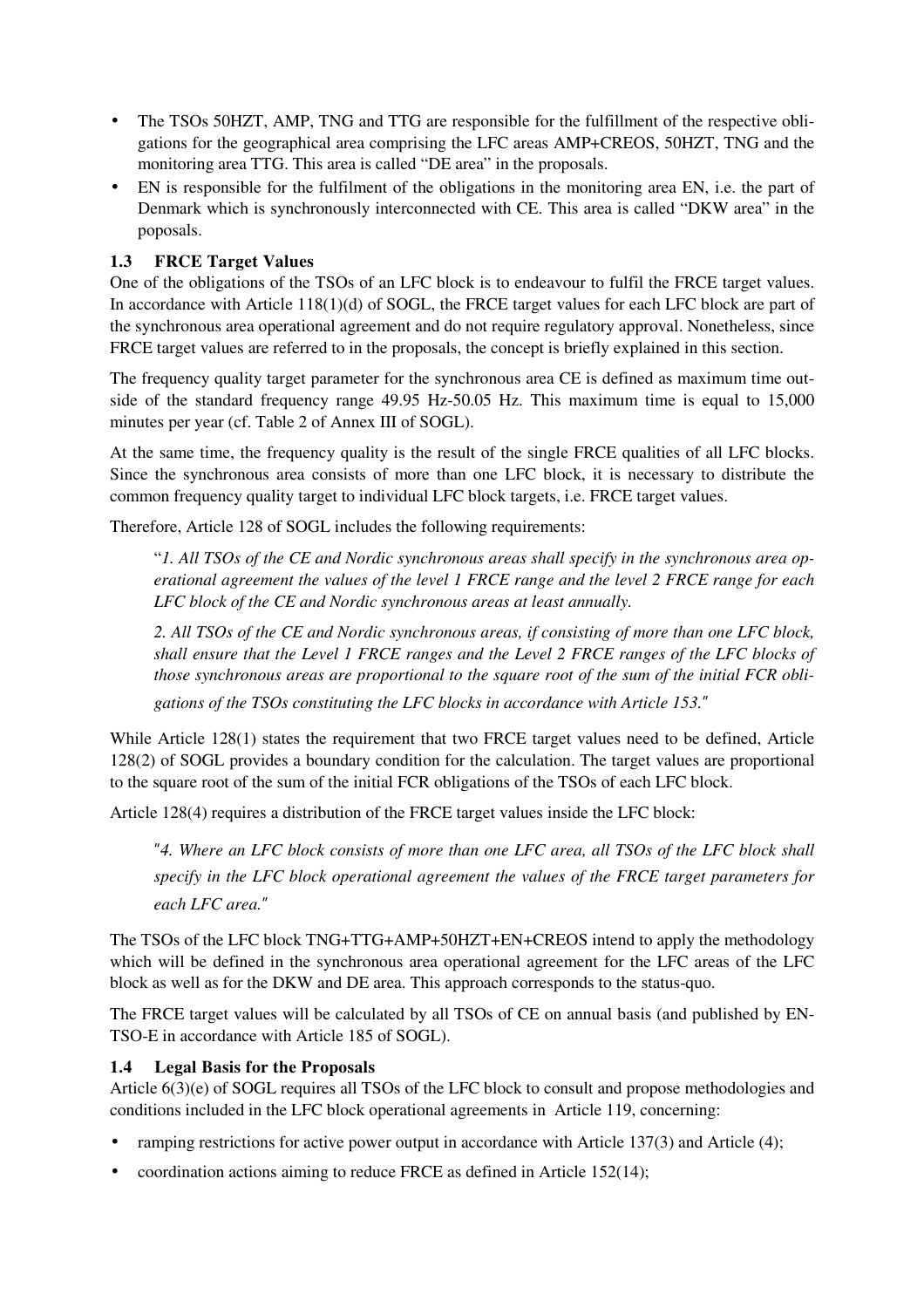- measures to reduce FRCE by requiring changes in the active power production or consumption of power generating modules and demand units in accordance with Article 152(16);
- the FRR dimensioning rules in accordance with Article 157(1).

#### **2 Proposal on Measures for FRCE Reduction - Article 152(12) and Article 152(16)**

SOGL requires the TSOs to define measures for FRCE reduction in accordance with Article 152(14) and Article 152(16). Article 152(14) states

"*14. The LFC block monitor shall be responsible for identifying any violation of the limits in paragraphs 12 and 13 and:* 

*(a) shall inform the other TSOs of the LFC block; and* 

*(b) together with the TSOs of the LFC block shall implement coordinated actions to reduce the FRCE which shall be specified in the LFC block operational agreement*.".

Article 152(14) of SOGL refers to limits defined in Article 152(12) of SOGL and Article 152(13) of SOGL which are quoted below:

*"12. Where the 1-minute average of the FRCE of a LFC block is above the Level 2 FRCE range at least during the time necessary to restore frequency and where the TSOs of a LFC block do not expect that FRCE will be sufficiently reduced by undertaking the actions in paragraph 15, TSOs shall have the right to require changes in the active power production or consumption of power generating modules and demand units within their respective areas to reduce the FRCE as specified in paragraph 16.* 

*13. For the CE and Nordic synchronous areas, where the FRCE of a LFC block exceeds 25 % of the reference incident of the synchronous area for more than 30 consecutive minutes and if the TSOs of a LFC block do not expect to reduce sufficiently the FRCE with the actions taken pursuant to paragraph 15, the TSOs shall require changes in the active power production or consumption of power generating modules and demand units within their respective areas to reduce the FRCE as specified in paragraph 16."* 

Hence, the TSOs need to monitor the FRCE against the limits and implement coordinated actions before referring to measures in Article 152(16) of SOGL.

Moreover, three requirements in the respective articles should be considered in context of the proposals.

Firstly, there are two types of limits:

- Article 152(12) of SOGL refers to the Level 2 FRCE range which is a limit calculated based on a methodology defined in accordance with Article 128(1) and Article 128(2) of SOGL. This methodology is part of the synchronous area operational agreement. Therefore, neither the methodology, nor the resulting values are part of the proposal of the LFC block.
- Article 152(13) of SOGL refers to a limit calculated based on the reference incident of a synchronous area. The reference incident of CE is defined by Article 153(2)(b)(i) of SOGL and is equal to 3,000 MW. Hence, the limit set forth by Article 152(13) of SOGL is equal to 750 MW.

Secondly, besides the mathematically defined limits, the articles refer to an expectation of the TSOs by stating that the measures in accordance with Article 152(16) of SOGL will be applied if the TSOs do not expect that the FRCE can be reduced sufficiently without this measures.

Moreover, Article 152(12) of SOGL formulates the right of the TSOs to execute the measures in accordance with Article 152(16) of SOGL, while Article 152(13) of SOGL formulates the obligation of the TSOs to execute the measures.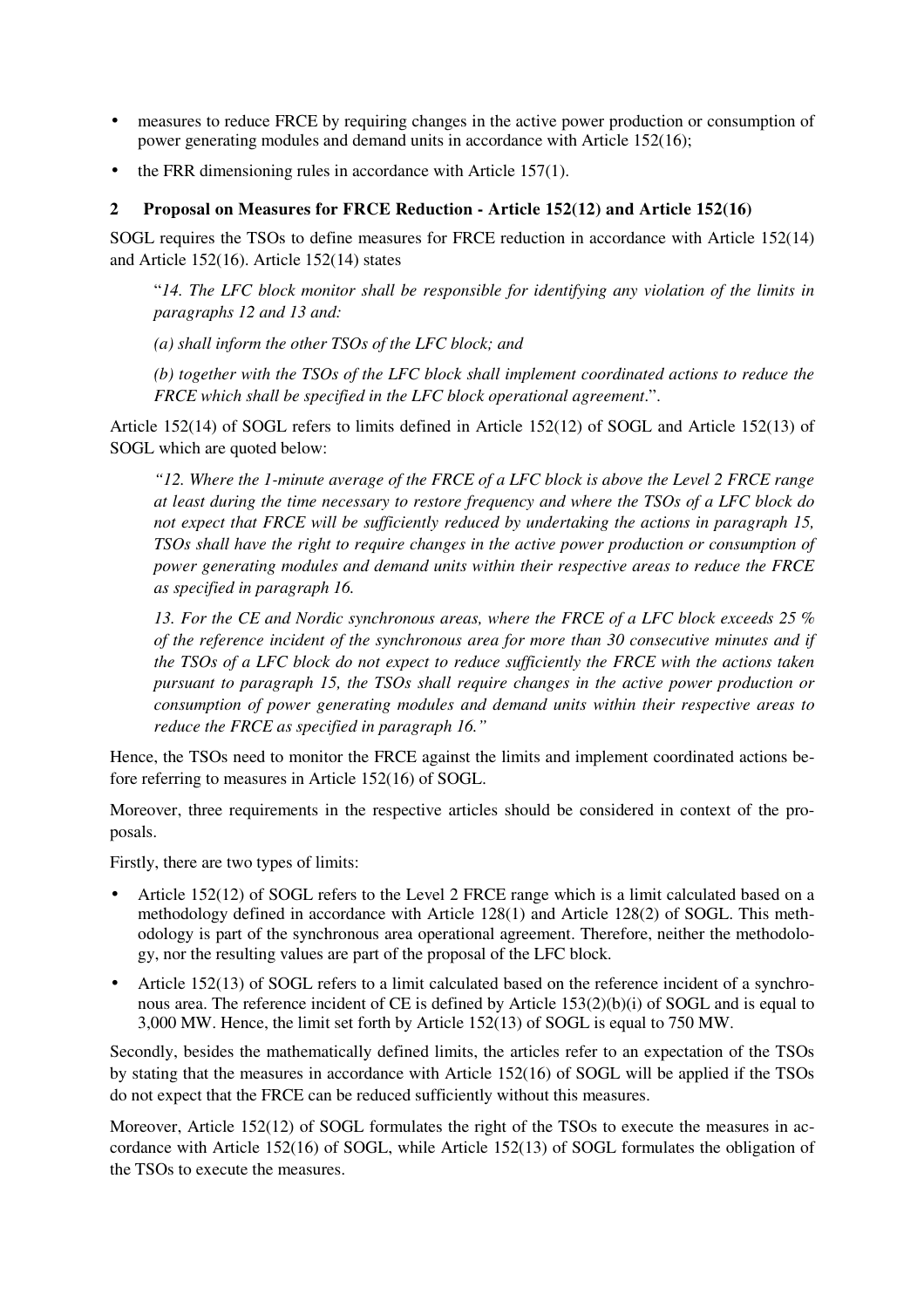At the same time, one of the objectives of SOGL stated in Article 4(2)(d) of SOGL is to use market based mechanisms as far as possible.

In result, the TSOs propose the following measures to reduce FRCE in Article 5 and Article 6 of the proposal:

- Activation of automatic frequency restoration reserves (aFRR) and manual frequency restoration reserves (mFRR) including cross-border activation: This measure comprises the activation of the reserves procured and activated via market mechanisms and cross-border activation of reserves (which in future will be governed by the implementation of the electricity balancing guideline).
- Activation of other reserves contracted in accordance with national legislation: Besides aFRR and mFRR there might be additional products contracted in accordance with the national legislation. For instance, in Germany, there is a special products for certain types of load (so called "abschaltbare Lasten") which do not fulfil the requirements of aFRR and mFRR but can be activated fast enough to reduce the FRCE.
- Procurement of energy in the intraday market (only for DE area): This measure is available in the DE area and can be applied in order to reduce the FRCE in cases where it is expected that aFRR and mFRR are not sufficient to cover the FRCE. In particular, this measure can be used in case of high load-forecast and renewable forecast errors.
- Activation of emergency contracts with other TSOs: In case the market-based measures are not sufficient, emergency contracts with other TSOs can be activated in order to reduce FRCE.

The TSOs shall endeavour to make use of market-based mechanisms, i.e., the activation of aFRR and mFRR including cross-border activation, the activation of other contracted reserves, and for DE, the procurement of energy in the intraday market, as far as possible while applying the actions. At the same time, the availability of the measures (quantity and timeframe) can vary. Moreover, all measures besides aFRR activation must be activated manually by the operator and hence require a forecast of the operational conditions in the future. Therefore, the proposal lists factors which will be taken into account while implementing the measures:

- Availability of measures in accordance with Article 152(15) of SOGL: The availability of crossborder reserve activation must be considered. In particular, the European balancing platforms will provide a standardized, market-based access to aFRR and mFRR in Europe to all TSOs.
- Availability of all reserve types: Besides, cross-border activation, a scenario could occur when a significant fraction of aFRR, mFRR or other contracted reserves is either physically not available or there are malfunctions of the respective IT processes.
- Gate closure times, activation lead times, full activation times, minimum and maximum duration periods and other time constraints related to the available measures: Not all measures are available immediately. Some measures, e.g. activation of emergency contracts or procurement of energy on the intraday market have longer lead times than others, e.g. mFRR activation. It might be necessary, to activate a measure with a longer lead time (e.g. 30 minutes) if there is an expectation that measures with a shorter lead time (e.g. aFRR and mFRR) will not be sufficient to reduce FRCE.
- Operational security: The activation of measures directed towards the reduction of FRCE must not lead to a potential violation of operational security limits. E.g. even if there are cross-border reserves available, a limited cross-zonal capacity could prevent their activation.

The measures and considerations above represent the status-quo of the operation in the LFC block. The measures to adjust the output of power generating modules and demand units directly are not part of the proposal since these measures are already covered by the respective national legislation in Denmark, Germany and Luxembourg.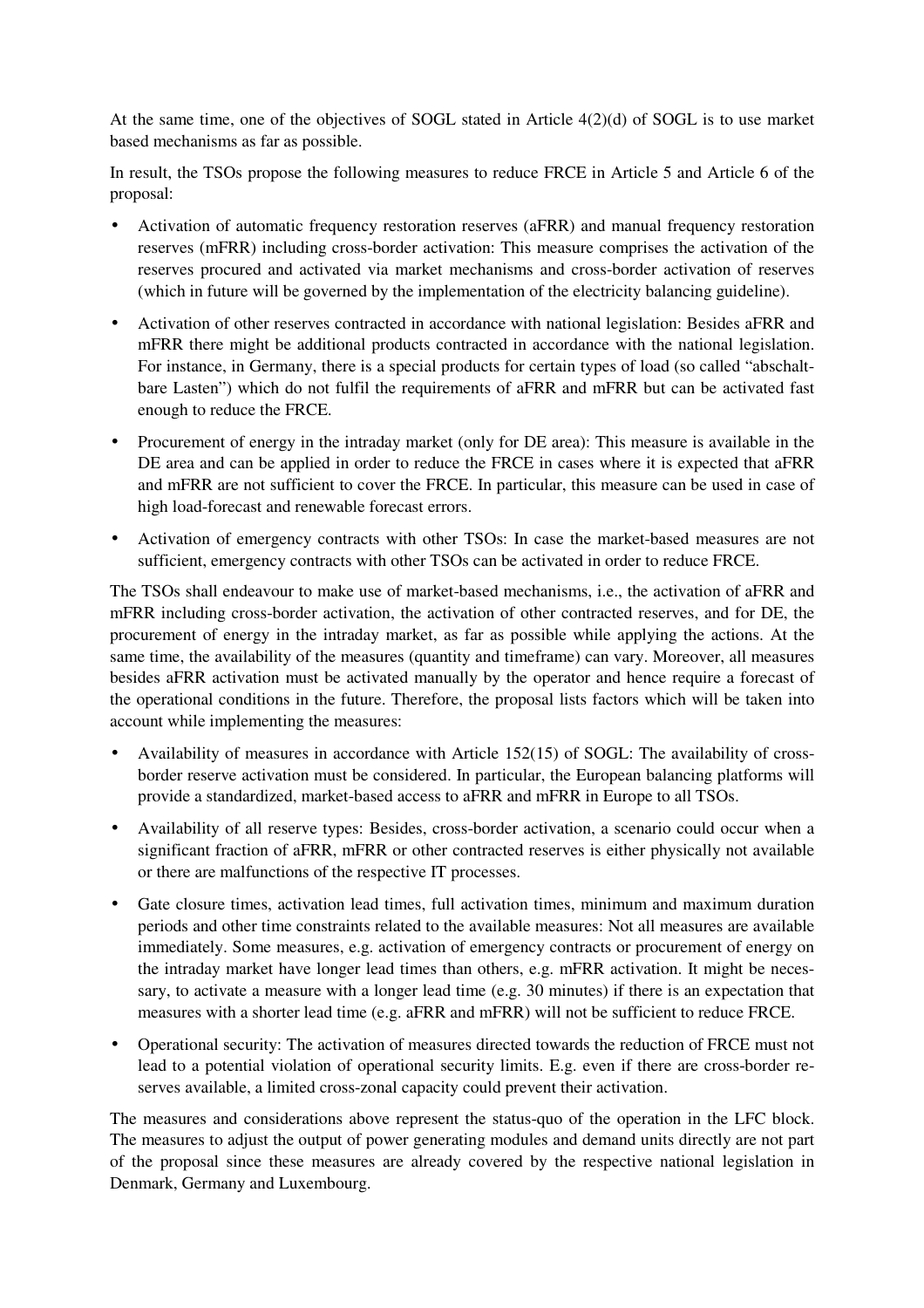## **3 Proposal on Ramping Restrictions – Article 137(3) and Article 137(4)**

Article 137(3) of SO GL gives the right to all connecting TSOs of an HVDC interconnector "[…] *to determine in the LFC block operational agreement common restrictions for the active power output of that HVDC interconnector to limit its influence on the fulfilment of the FRCE target parameter of the connected LFC blocks by agreeing on ramping periods and/or maximum ramping rates for this HVDC interconnector. Those common restrictions shall not apply for imbalance netting, frequency coupling as well as cross-border activation of FRR and RR over HVDC interconnectors.*".

Article 137(4) of SO GL gives all TSOs of an LFC block the right "[…] *to determine in the LFC block operational agreement the following measures to support the fulfilment of the FRCE target parameter of the LFC block and to alleviate deterministic frequency deviations, taking into account the technological restrictions of power generating modules and demand units*".

Currently, there are ramping restrictions on HVDC interconnectors in place but no ramping restrictions on power generating modules and demand units.

For HVDC interconnectors the gradient of active power output to synchronous area NE is limited to ±30 MW/min. All TSOs agree that different ramping periods can be applied.

The TSOs propose to keep the existing ramping restrictions on HVDC interconnectors and do not exercise the right to introduce new ramping restrictions on power generating modules and demand units.

By default, there are no ramping restrictions to other interconnectors, the TSOs would need to submit a new proposal in case they intend to introduce other ramping restrictions.

#### **4 Dimensioning Proposal – Article 157(1)**

Article 157(1) of SOGL requires the TSOs to define FRR dimensioning rules. Article 157(2) of SOGL defines specific requirements to FRR dimensioning. In particular, SO GL defines minimum values for FRR which shall cover at least

- the dimensioning incident of the LFC block as well as
- 99% of the imbalances of the LFC block.

Moreover, Article 157(3) requires the specific allocation of responsibilities between the TSOs of the LFC block.

The proposal of the TSOs corresponds to the responsibility in the LFC block structure and takes into account the bidding zone border between TTG and DKW. The basic principle is that the minimum values prescribed by the SOGL are fulfilled as follows:

- EN is responsible to fulfil the minimum dimensioning requirements for the DKW area.
- The TSOs 50HZT, AMP, TNG and TTG are responsible to fulfil the minimum dimensioning requirements for the DE area.

By this the minimum requirements of the whole LFC block are fulfilled at all times.

Due to the size of the DKW area, the relevant minimum value is defined by the dimensioning incident. I.e. the remaining degree of freedom in accordance with SOGL are the shares of aFRR and mFRR. The shares between aFRR and mFRR are determined based on an evaluation which part of the stochastic imbalances can be covered by mFRR activation. The rest is attributed to aFRR.

For the DE area, the stochastic imbalances exceed the dimensioning incident of the LFC block. Hence, a probabilistic methodology is required for the DE area. The probabilistic methodology determines the dimensioning amounts based on the probability of the expected imbalances. The historical records of imbalances serve as basis for the determination of this probability. Article 157(2)(a) of SOGL defines the following requirements for the historical records: "*The sampling of those historical records shall cover at least the time to restore frequency. The time period considered for those records shall be*